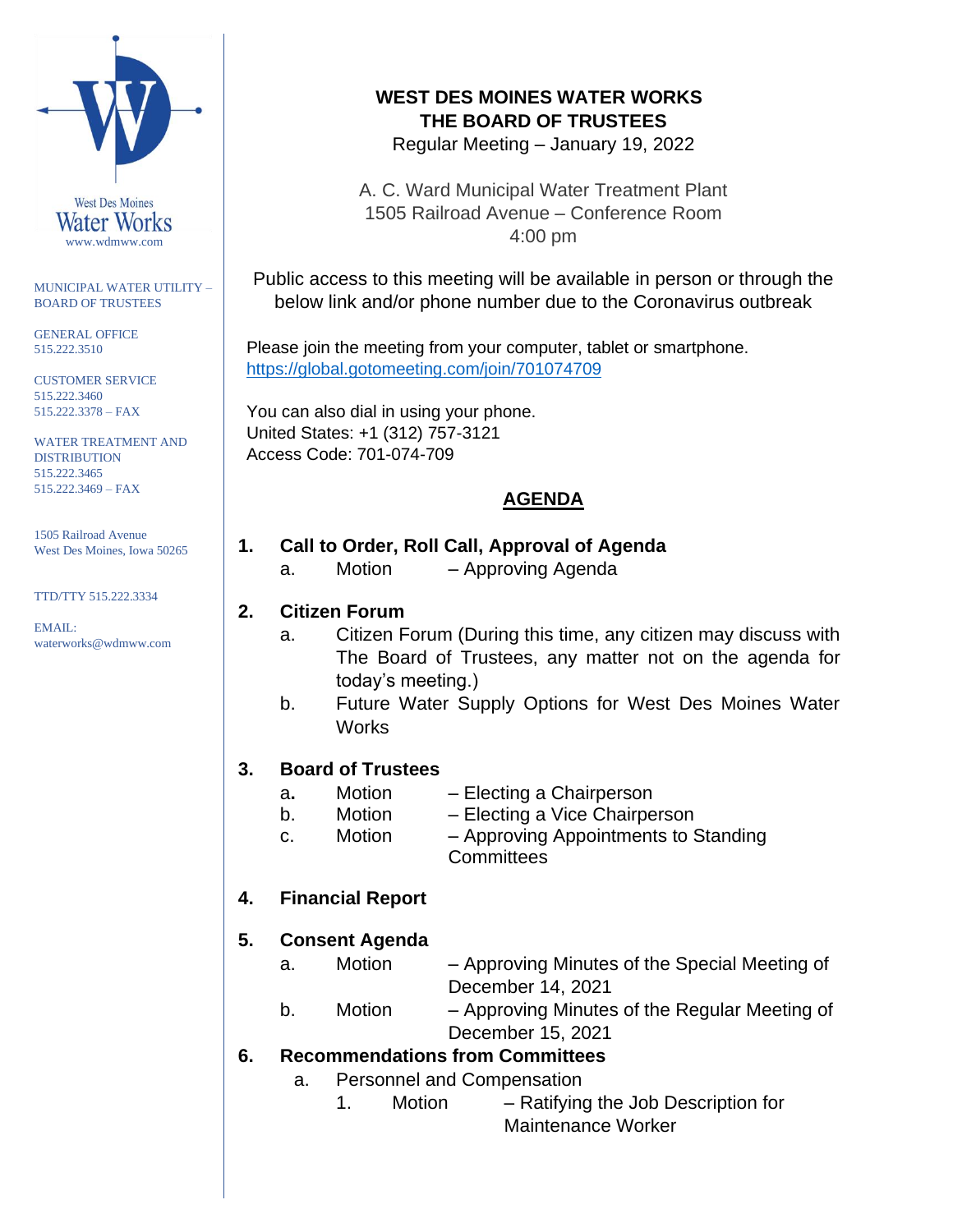- 2. Motion Ratifying the Job Description for Utility **Locator**
- 3. Motion Ratifying the Job Description for Administrative Assistant - Plant
- 4. Motion Ratifying the Job Description for Administrative Assistant – Office
- 5. Motion Ratifying the Hiring of Lindsey Harding for Administrative Assistant – Office
- 6. Resolution --Providing for Action on an Extension of Contract between West Des Moines Water Works and the American Federation of State, County and Municipal Employees, Local Union 3861 for Calendar Year 2023 and 2024.

# b. Finance and Audit

1. Resolution – Fixing a Date for Consideration of a Budget Amendment for Calendar Year 2022 and Fixing a Date for a Public Hearing Thereon (Public Hearing to be held at 4:00 PM, February 16, 2022 at 1505 Railroad Avenue, in West Des Moines, Iowa)

### **7. Recommendations from Staff**

| а. | <b>Motion</b> | - Approving Northway Well and Pump Co. as Well Service |
|----|---------------|--------------------------------------------------------|
|    |               | <b>Provider for Calendar Year 2022</b>                 |
| b. | Motion        | - Approving a Proposal from Occupational Safety        |

- Consultants for Lock-Out Tag-Out Services at Various Water Works Facilities
- c. Motion Approving a Professional Services Proposal from HR Green for Shallow Well Siting Services

## **8. Construction Project Actions**

- a. Adams Street Elevated Water Storage Tank (Water Works Project No. 00800-170-21021)
	- 1. Public Hearing Plans, Specifications, Addenda, Form of Contract & Estimate of Costs 2. Resolution – Adopting Plans, Specifications, Addenda, Form of Contract & Estimate of Costs
	- 3. Resolution Making Award of Contract

| 9. | <b>Motions to Pay Bills</b> |                                             |               | \$710,488.82 |
|----|-----------------------------|---------------------------------------------|---------------|--------------|
|    | а.                          | <b>Non-Construction Bills</b>               |               | \$485,530.25 |
|    | b.                          | <b>Construction Bills</b><br>HR Green, Inc. |               | \$224,958.57 |
|    |                             | Ashworth Road Water Main 8th to 35th        | $\mathcal{S}$ | 15,215.86    |